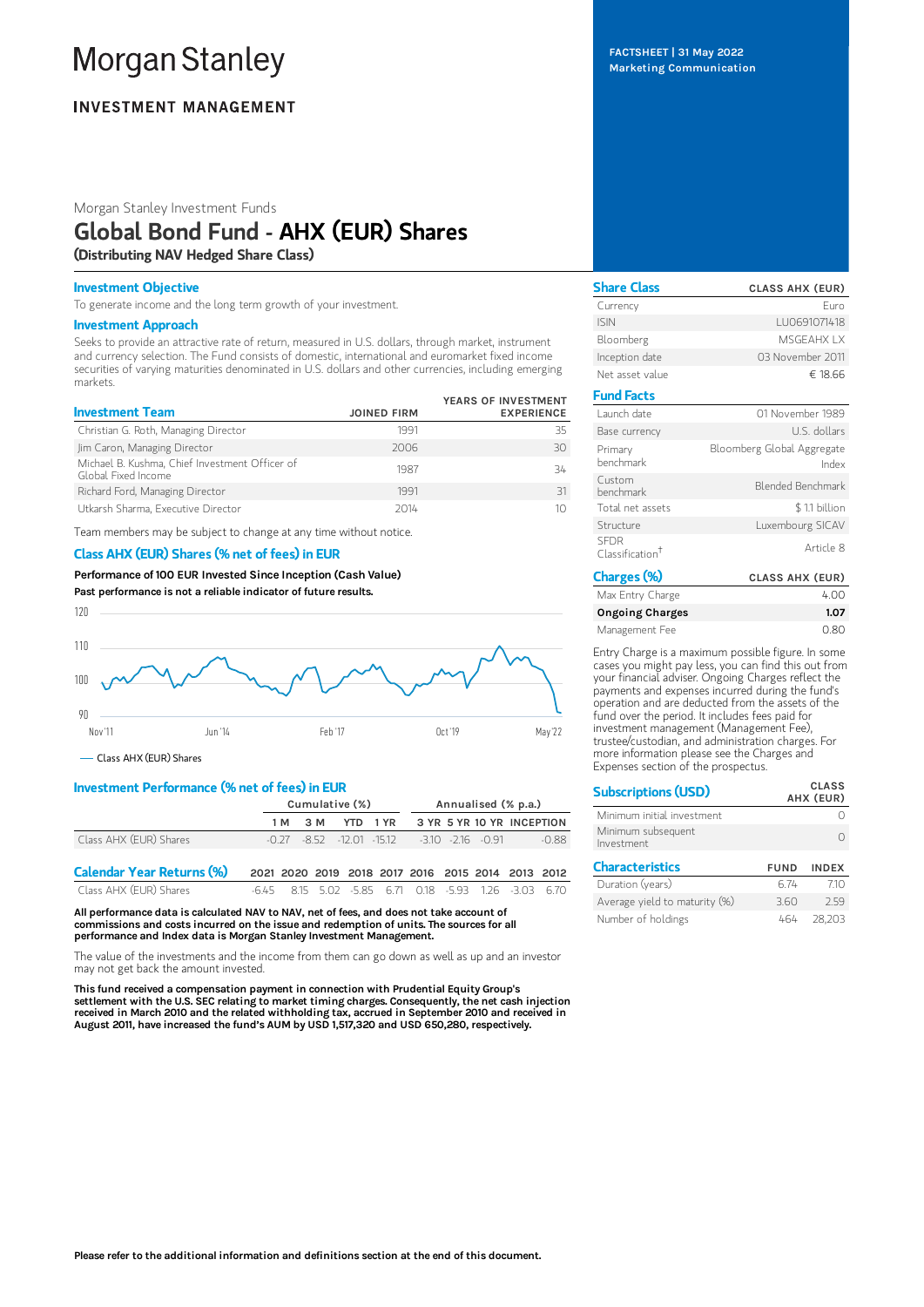## Top Countries (% of Total Net Assets)<sup>1</sup> FUND

|  | U.S.           | 36.14 |
|--|----------------|-------|
|  | United Kingdom | 7.47  |
|  | China          | 6.07  |
|  | Japan          | 5.75  |
|  | Italy          | 5.09  |
|  | Australia      | 3.93  |
|  | Spain          | 3.25  |
|  | France         | 2.98  |
|  | Canada         | 2.60  |
|  | Germany        | 2.51  |
|  | Other          | 17.90 |
|  | Cash           | 6.33  |

| Sector Allocation (% of Total Net Assets) <sup>1,2,3,4</sup> | <b>PORTFOLIO</b> |
|--------------------------------------------------------------|------------------|
| Credit                                                       | 32.99            |
| Investment Grade Corporates                                  | 23.86            |
| High Yield Corporates                                        | 6.11             |
| Convertibles                                                 | 2.07             |
| <b>FTFs</b>                                                  | 0.90             |
| Securitized                                                  | 20.62            |
| Agency RMBS                                                  | 7.15             |
| Non-Agency RMBS                                              | 5.96             |
| <b>ABS</b>                                                   | 2.68             |
| <b>CMBS</b>                                                  | 4.83             |
| Government                                                   | 39.68            |
| Treasuries                                                   | 28.63            |
| Sovereign                                                    | 2.78             |
| Government Related                                           | 8.26             |
| <b>Mutual Funds</b>                                          | 0.37             |
| Cash & Equivalents                                           | 6.33             |

| Currency Allocation (% of Total Net Assets) <sup>1</sup> | <b>FUND</b>           |       |
|----------------------------------------------------------|-----------------------|-------|
|                                                          | US Dollar             | 47.15 |
|                                                          | Furo                  | 22.05 |
|                                                          | Japanese Yen          | 12.10 |
|                                                          | Chinese Yuan Renminhi | 6.32  |
|                                                          | British Pound         | 3.41  |
|                                                          | Canadian Dollar       | 2.88  |
|                                                          | Australian Dollar     | 1.36  |
|                                                          | South Korean Won      | 1.14  |
|                                                          | Swiss Franc           | 0.50  |
|                                                          | Indonesian Rupiah     | 0.48  |
|                                                          | Other                 | 2.65  |

| Quality Distribution (% of Total Net Assets) <sup>1,5</sup> |            | <b>FUND</b> |
|-------------------------------------------------------------|------------|-------------|
|                                                             | AAA        | 20.06       |
|                                                             | AA         | 9.84        |
|                                                             | А          | 22.68       |
|                                                             | <b>BBB</b> | 24.19       |
|                                                             | <b>BB</b>  | 6.59        |
|                                                             | B.         | 2.49        |
|                                                             | CCC        | 0.14        |
|                                                             | CC.        | 0.06        |
|                                                             | Not Rated  | 7.62        |
|                                                             | Cash       | 6.33        |
|                                                             |            |             |

| <b>Top Holdings (% of Total Net Assets)</b>        | <b>FUND</b> |
|----------------------------------------------------|-------------|
| Italy (Republic of), 0.650000%, 2027-10-28         | 3.27        |
| United States Treasury, 2.750000%, 2047-08-15      | 2.56        |
| Canadian Government Bond, 1.500000%, 2031-12-01    | 1.85        |
| Japan (Government of), 1.700000%, 2033-06-20       | 1.64        |
| Japan (Government of), 0.400000%, 2041-06-20       | 1.60        |
| China (Peoples Republic of), 3.270000%, 2030-11-19 | 1.47        |
| Umbs. 4.000000%. 2044-11-25                        | 140         |
| Umbs. 2.500000%. 2049-12-25                        | 1.32        |
| Australia Government, 1.250000%, 2032-05-21        | 1.21        |
| Japan (Government of), 0.005000%, 2031-03-10       | 1.03        |
| Total                                              | 17.35       |

<sup>†</sup> This Fund is classified as an Article 8 product under the Sustainable Finance Disclosure Regulation. Article 8 products are those which promote environmental or social characteristics and which integrate sustainability into the investment process in a binding manner. Before making any decision to invest in the fund mentioned herein, please refer to all the characteristics and objectives of the Fund noted in the current Prospectus and KIID at morganstanleyinvestmentfunds.com.

May not sum to 100% due to the exclusion of other assets and liabilities. 'Securitized' includes agency and non-agency RMBS and CMBS. Credit Default Swap - In addition to the market values noted for Investment Grade Credit, High Yield Credit and CMBS, there may be additional notional long or short exposure to credit default swaps in these markets. For additional information regarding sector classification/definitions please visit www.msci.com/gics and the glossary at www.morganstanley.com/im. <sup>5</sup> Quality distribution data for securities is sourced from Fitch, Moody's and S&P. Where the credit ratings for individual securities differ between the three ratings agencies, the 'highest' rating is applied. The rating of credit default swaps is based on the 'highest' rating of the underlying reference bond. 'Cash' includes investments in short term instruments, including investments in Morgan Stanley liquidity funds. 1 2  $3<sub>f</sub>$  $4<sub>l</sub>$ 

Please refer to the Prospectus for full risk disclosures, available at www.morganstanleyinvestmentfunds.com. All data as of 31.05.2022 and subject to change daily.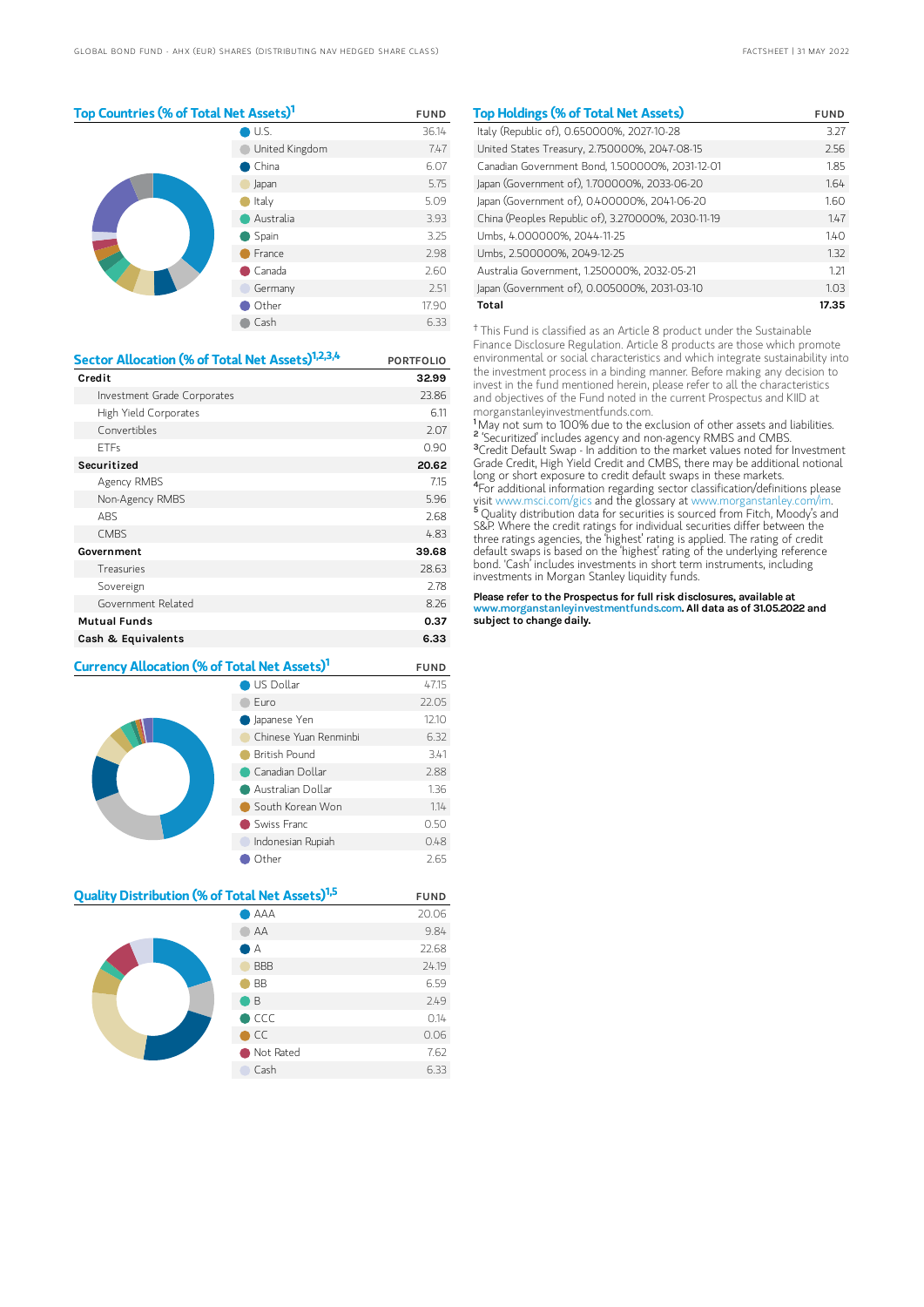### Share Class AHX (EUR) Risk and Reward Profile

| Lower Risk |                                  |  |  | Higher Risk                       |
|------------|----------------------------------|--|--|-----------------------------------|
|            |                                  |  |  |                                   |
|            | <b>Potentially Lower Rewards</b> |  |  | <b>Potentially Higher Rewards</b> |

The risk and reward category shown is based on historic data.

- Historic figures are only a guide and may not be a reliable indicator of what may happen in the future.
- As such this category may change in the future.
- The higher the category, the greater the potential reward, but also the greater the risk of losing the investment. Category 1 does not indicate a risk free investment.
- The fund is in this category because it invests in fixed income securities and the fund's simulated and/or realised return has experienced medium rises and falls historically.
- The fund may be impacted by movements in the exchange rates between the fund's currency and the currencies of the fund's investments.

This rating does not take into account other risk factors which should be considered before investing, these include:

- The value of bonds are likely to decrease if interest rates rise and vice versa.
- The value of financial derivative instruments are highly sensitive and may result in losses in excess of the amount invested by the Sub-Fund.
- Issuers may not be able to repay their debts, if this happens the value of your investment will decrease. This risk is higher where the fund invests in a bond with a lower credit rating.
- The fund relies on other parties to fulfill certain services, investments or transactions. If these parties become insolvent, it may expose the fund to financial loss.
- Sustainability factors can pose risks to investments, for example: impact asset values, increased operational costs.
- There may be an insufficient number of buyers or sellers which may affect the funds ability to buy or sell securities.
- Investment in Fixed Income Securities via the China Interbank Bond Market may also entail additional risks, such as counterparty and liquidity risk.
- There are increased risks of investing in emerging markets as political, legal and operational systems may be less developed than in developed markets.
- In order to achieve the currency hedging, this share class relies on other parties to fulfil certain contractual obligations, as these parties may fail to do so there is a higher risk to your investment.
- Past performance is not a reliable indicator of future results. Returns may increase or decrease as a result of currency fluctuations. The value of investments and the income from them can go down as well as up and investors may lose all or a substantial portion of his or her investment.
- The value of the investments and the income from them will vary and there can be no assurance that the Fund will achieve its investment objectives.
- Investments may be in a variety of currencies and therefore changes in rates of exchange between currencies may cause the value of investments to decrease or increase. Furthermore, the value of investments may be adversely affected by fluctuations in exchange rates between the investor's reference currency and the base currency of the investments.

This is a marketing communication. Applications for shares in the Fund should not be made without first consulting the current Prospectus and the Key Investor Information Document ("KIID"), which are available in English and in the official language of your local jurisdiction at

[morganstanleyinvestmentfunds.com](https://www.morganstanley.com/im/msinvf/index.html) or free of charge from the Registered Office of Morgan Stanley Investment Funds, European Bank and Business Centre, 6B route de Trèves, L-2633 Senningerberg, R.C.S. Luxemburg B 29 192. A summary of investor rights is available in English at the same website.

If the management company of the relevant Fund decides to terminate its arrangement for marketing that Fund in any EEA country where it is registered for sale, it will do so in accordance with the relevant UCITS rules.

#### **DEFINITIONS**

Average yield to maturity measures the annual return on interest-bearing securities. In this it is assumed that they will be held to maturity. This metric includes both the coupon payments received during the term of the security and the repayment of the capital on maturity. **Bloomberg** stands for 'Bloomberg Global Identifier (BBGID)'. This is a unique 12 digit alphanumerical code designed to enable the identification of securities, such as the Morgan Stanley Investment Funds sub-funds at share class level, on a Bloomberg Terminal. The Bloomberg Terminal, a system provided by Bloomberg L.P., enables analysts to access and analyse real-time financial market data. Each Bloomberg code starts with the same BBG prefix, followed by nine further characters that we list here in this guide for each share class of each fund. Cash & Equivalents are defined as the value of assets that can be converted into cash immediately. These include commercial paper, open FX transactions, Treasury bills and other short-term instruments. Such instruments are considered cash equivalents because they are deemed liquid and not subject to significant risk of changes in values. Duration is a measure of the sensitivity of the price (the value of principal) of a fixed-income investment to a change in interest

## Additional A Share Classes

|          | <b>CURRENCY</b> | LAUNCH     | ISIN          | <b>BLOOMBERG</b>   |
|----------|-----------------|------------|---------------|--------------------|
|          | <b>LISD</b>     | 01 02 1997 | 1110073230426 | MORGLBLLX          |
| AH (FUR) | <b>FUR</b>      | 2510 2010  | LU0552899485  | <b>MSGRDAHIX</b>   |
| ΔX       | LISD.           | 01 06 2005 | 1110218435716 | <b>MORIGAX I X</b> |

rates. Duration is expressed as a number of years. Rising interest rates mean falling bond prices, while declining interest rates mean rising bond prices. ISIN is the international securities identification number (ISIN), a 12 digit code consisting of numbers and letters that distinctly identifies securities. NAV is the Net Asset Value per share of the Fund (NAV), which represents the value of the assets of a fund less its liabilities. Number of holdings provided are a typical range, not a maximum number. The portfolio may exceed this from time to time due to market conditions and outstanding trades.

#### INDEX INFORMATION

The Blended Index performance shown is calculated using the JPM Global Traded Unhedged Index from inception through 31 March 2004, the FTSE WGBI Index to 31 January 2010 and the Bloomberg Global Aggregate Bond Index thereafter.

The Bloomberg Global Aggregate Index: provides a broad-based measure of the global investment grade fixed-rate debt markets. Total Returns shown is unhedged USD.The index is unmanaged and does not include any expenses, fees or sales charges. It is not possible to invest directly in an index.

The JPM Global Traded Unhedged Index: provides a broad-based measure of the global investment grade fixed-rate debt markets. Total Returns shown is unhedged USD.The index is unmanaged and does not include any expenses, fees or sales charges. It is not possible to invest directly in an index.

The FTSE WGBI Index: measures the performance of fixed-rate, local currency, and investment grade sovereign bonds. The WGBI provides a broad benchmark for the global sovereign fixed income market.

"Bloomberg®" and the Bloomberg Index/Indices used are service marks of Bloomberg Finance L.P. and its affiliates, and have been licensed for use for certain purposes by Morgan Stanley Investment Management (MSIM).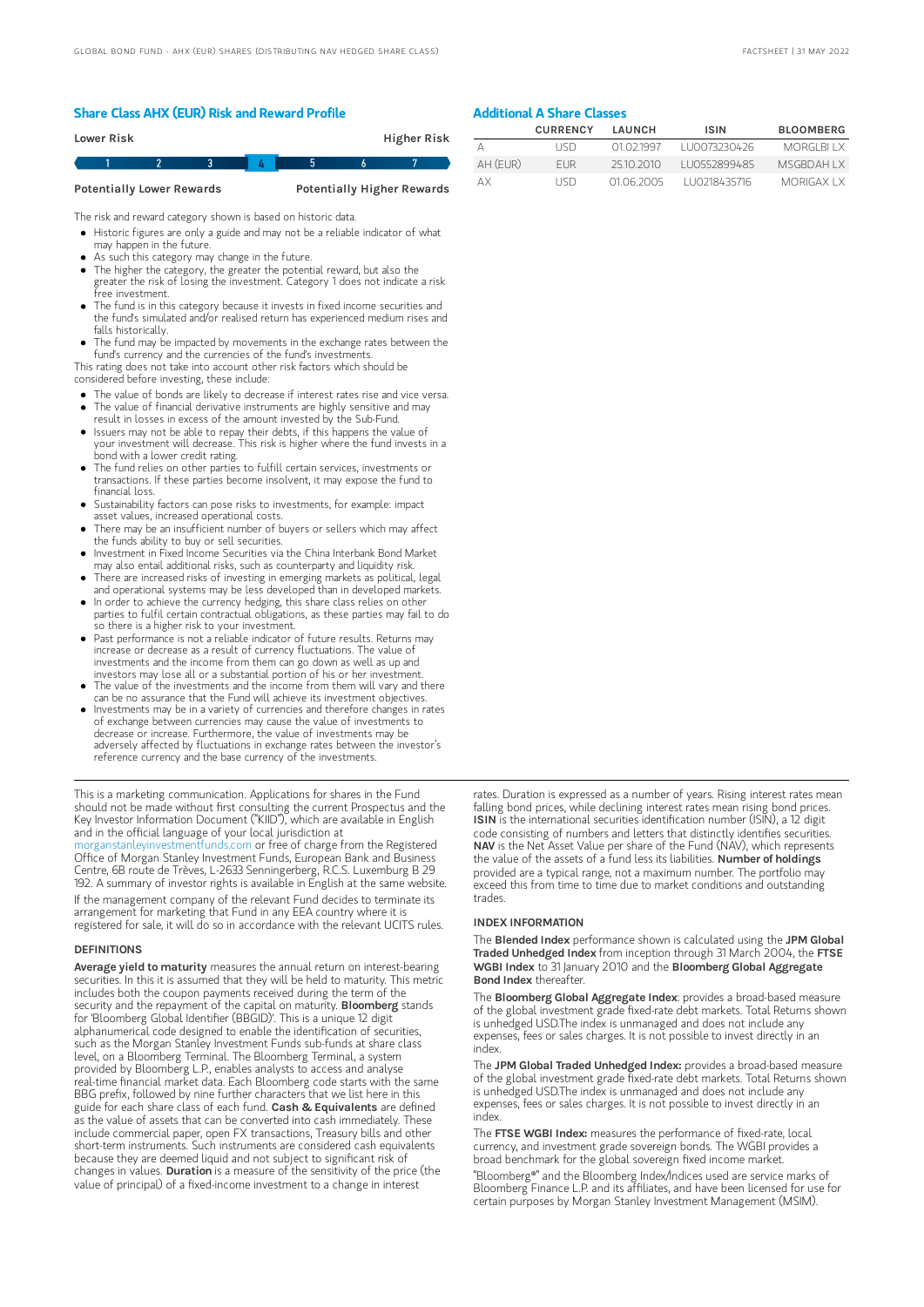Bloomberg is not affiliated with MSIM, does not approve, endorse, review, or recommend any product, and. does not guarantee the timeliness, accurateness, or completeness of any data or information relating to any product.

#### DISTRIBUTION

This communication is only intended for and will only be distributed to persons resident in jurisdictions where such distribution or availability would not be contrary to local laws or regulations. In particular, the Shares are not for distribution to US persons.

Ireland: MSIM Fund Management (Ireland) Limited. Registered Office: The Observatory, 7-11 Sir John Rogerson's Quay, Dublin 2, DO2 VC42, Ireland. Registered in Ireland as a private company limited by shares under company number 616661. MSIM Fund Management (Ireland) Limited is regulated by the Central Bank of Ireland. United Kingdom: Morgan Stanley Investment Management Limited is authorised and regulated by the Financial Conduct Authority. Registered in England. Registered No. 1981121. Registered Office: 25 Cabot Square, Canary Wharf, London E14 4QA, authorised and regulated by the Financial Conduct Authority. Dubai: Morgan Stanley Investment Management Limited (Representative Office, Unit Precinct 3-7th Floor-Unit 701 and 702, Level 7, Gate Precinct Building 3, Dubai International Financial Centre, Dubai, 506501, United Arab Emirates. Telephone: +97 (0)14 709 7158). Italy: MSIM Fund Management (Ireland)Limited, Milan Branch (Sede Secondaria di Milano) is a branch of MSIM Fund Management (Ireland) Limited, a company registered in Ireland, regulated by the Central Bank of Ireland and whose registered office is at The Observatory, 7-11 Sir John Rogerson's Quay, Dublin 2, D02 VC42, Ireland. MSIM Fund Management (Ireland) Limited Milan Branch (Sede Secondaria di Milano) with seat in Palazzo Serbelloni Corso Venezia, 16 20121 Milano, Italy, is registered in Italy with company number and VAT number 11488280964. The Netherlands: MSIM Fund Management (Ireland) Limited, Rembrandt Tower, 11th Floor Amstelplein 1 1096HA, Netherlands. Telephone: 31 2-0462-1300. Morgan Stanley Investment Management is a branch office of MSIM Fund Management (Ireland) Limited. MSIM Fund Management (Ireland) Limited is regulated by the Central Bank of Ireland. France: MSIM Fund Management (Ireland) Limited, Paris Branch is a branch of MSIM Fund Management (Ireland) Limited, a company registered in Ireland, regulated by the Central Bank of Ireland and whose registered office is at The Observatory, 7-11 Sir John Rogerson's Quay, Dublin 2, D02 VC42, Ireland. MSIM Fund Management (Ireland) Limited Paris Branch with seat at 61 rue de Monceau 75008 Paris, France, is registered in France with company number 890 071<br>863 RCS. **Spain:** MSIM Fund Management (Ireland) Limited, Sucursal en España is a branch of MSIM Fund Management (Ireland) Limited, a company registered in Ireland, regulated by the Central Bank of Ireland and whose registered office is at The Observatory, 7-11 Sir John Rogerson's Quay, Dublin 2, D02 VC42, Ireland. MSIM Fund Management (Ireland) Limited, Sucursal en España with seat in Calle Serrano 55, 28006, Madrid, Spain, is registered in Spain with tax identification number W0058820B. Switzerland: Morgan Stanley & Co. International plc, London, Zurich Branch Authorised and regulated by the Eidgenössische Finanzmarktaufsicht ("FINMA"). Registered with the Register of Commerce Zurich CHE-115.415.770. Registered Office: Beethovenstrasse 33, 8002 Zurich, Switzerland, Telephone +41 (0) 44 588 1000. Facsimile Fax: +41(0) 44 588 1074.

Australia: This publication is disseminated in Australia by Morgan Stanley Investment Management (Australia) Pty Limited ACN: 122040037, AFSL No. 314182, which accepts responsibility for its contents. This publication, and any access to it, is intended only for "wholesale clients" within the meaning of the Australian Corporations Act. Hong Kong: This document has been issued by Morgan Stanley Asia Limited for use in Hong Kong and shall only be made available to "professional investors" as defined under the Securities and Futures Ordinance of Hong Kong (Cap 571). The contents of this document have not been reviewed nor approved by any regulatory authority including the Securities and Futures Commission in Hong Kong. Accordingly, save where an exemption is available under the relevant law, this document shall not be issued, circulated, distributed, directed at, or made available to, the public in Hong Kong. Singapore: This publication should not be considered to be the subject of an invitation for subscription or purchase, whether directly or indirectly, to the public or any member of the public in Singapore other than (i) to an institutional investor under section 304 of the Securities and Futures Act, Chapter 289 of Singapore ("SFA"), (ii) to a "relevant person" (which includes an accredited investor) pursuant to section 305 of the SFA, and such distribution is in accordance with the conditions specified in section 305 of the SFA; or (iii) otherwise pursuant to, and in accordance with the conditions of, any other applicable provision of the SFA. In particular, for investment funds that are not authorized or recognized by the MAS, units in such funds are not allowed to be offered to the retail public; any written material issued to persons as aforementioned in connection with an offer is not a prospectus as defined in the SFA and, accordingly, statutory liability under the SFA in relation to the content of prospectuses does not apply, and investors should consider carefully whether the investment is suitable for them. This publication has

not been reviewed by the Monetary Authority of Singapore.

Chile: Neither the Fund nor the interests in the Fund are registered in the Registry of Offshore Securities (el Registro de Valores Extranjeros) or subject to the supervision of the Commission for the Financial Market (la Comisión para el Mercado Financiero). This document and other offering materials relating to the offer of the interests in the Fund do not constitute a public offer of, or an invitation to subscribe for or purchase, the Fund interests in the Republic of Chile, other than to individually identified purchasers pursuant to a private offering within the meaning of Article 4 of the Chilean Securities Act (la Ley del Mercado de Valores) (an offer that is not "addressed to the public at large or to a certain sector or specific group of the public").

Peru: The interests in the Fund have not been and will not be registered in Peru under Decreto Legislativo 862: Ley de Fondos de Inversión y sus Sociedades Administradoras or under Decreto Legislativo 861: Ley del Mercado de Valores (the "Securities Market Law"), and are being offered to institutional investors only (as defined in article 8 of the Securities Market Law) pursuant to a private placement, according to article 5 of the Securities Earry parsuality to a private pattention, according to article 5 or the set securities market public registry (Registro Público del Mercado de Valores) maintained by, and the offering of the Fund interests in Peru is not subject to the supervision of, the Superintendencia del Mercado de Valores. Any transfers of the Fund interests shall be subject to the limitations contained in the Securities Market Law and the regulations issued thereunder.

#### IMPORTANT INFORMATION

EMEA: This marketing communication has been issued by MSIM Fund Management (Ireland) Limited. MSIM Fund Management (Ireland) Limited is regulated by the Central Bank of Ireland. MSIM Fund Management (Ireland) Limited is incorporated in Ireland as a private company limited by shares with company registration number 616661 and has its registered address at The Observatory, 7-11 Sir John Rogerson's Quay, Dublin 2, D02 VC42, Ireland.

This document contains information relating to the sub-fund ("Fund") of Morgan Stanley Investment Funds, a Luxembourg domiciled Société d'Investissement à Capital Variable. Morgan Stanley Investment Funds (the "Company") is registered in the Grand Duchy of Luxembourg as an undertaking for collective investment pursuant to Part 1 of the Law of 17th December 2010, as amended. The Company is an Undertaking for Collective Investment in Transferable Securities ("UCITS").

Applications for shares in the Fund should not be made without first consulting the current Prospectus, Key Investor Information Document ("KIID"), Annual Report and Semi-Annual Report ("Offering Documents"), or other documents available in your local jurisdiction which is available free of charge from the Registered Office: European Bank and Business Centre, 6B route de Trèves, L-2633 Senningerberg, R.C.S. Luxemburg B 29 192. In addition, all Italian investors should refer to the 'Extended Application Form', and all Hong Kong investors should refer to the 'Additional Information for Hong Kong Investors' section, outlined within the Prospectus. Copies of the Prospectus, KIID, the Articles of Incorporation and the annual and semiannual reports, in German, and further information can be obtained free of charge from the representative in Switzerland. The representative in Switzerland is Carnegie Fund Services S.A., 11, rue du Général-Dufour, 1204 Geneva. The paying agent in Switzerland is Banque Cantonale de Genève, 17, quai de l'Ile, 1204 Geneva. The document has been prepared solely for informational purposes and does not constitute an offer or a recommendation to buy or sell any particular security or to adopt any specific investment strategy.

Any index referred to herein is the intellectual property (including registered trademarks) of the applicable licensor. Any product based on an index is in no way sponsored, endorsed, sold or promoted by the applicable licensor and it shall not have any liability with respect thereto. The Fund is actively managed, and the management of the fund is not constrained by or compared to the composition of the Benchmark.

All investments involve risks, including the possible loss of principal. The material contained herein has not been based on a consideration of any individual client circumstances and is not investment advice, nor should it be construed in any way as tax, accounting, legal or regulatory advice. To that end, investors should seek independent legal and financial advice, including advice as to tax consequences, before making any investment decision.

The use of leverage increases risks, such that a relatively small movement in the value of an investment may result in a disproportionately large movement, unfavourable as well as favourable, in the value of that investment and, in turn, the value of the Fund.

Investment in the Fund concerns the acquisition of units or shares in a fund, and not in a given underlying asset such as building or shares of a company, as these are only the underlying assets owned.

The information contained in this communication is not a research